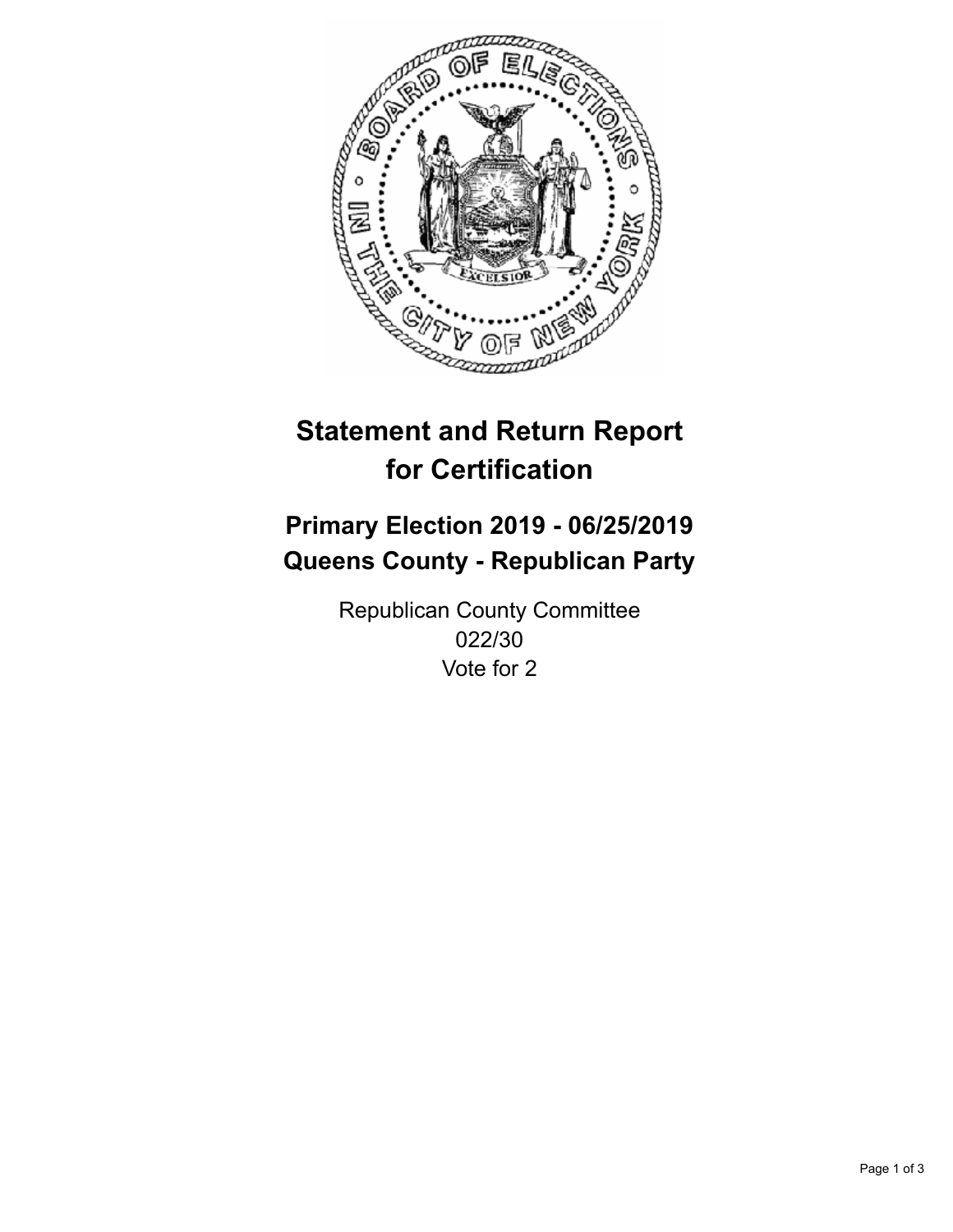

## **Assembly District 30**

| <b>PUBLIC COUNTER</b>                                    | 17             |
|----------------------------------------------------------|----------------|
| <b>MANUALLY COUNTED EMERGENCY</b>                        | 0              |
| ABSENTEE / MILITARY                                      | 0              |
| AFFIDAVIT                                                | 0              |
| <b>Total Ballots</b>                                     | 17             |
| Less - Inapplicable Federal/Special Presidential Ballots | 0              |
| <b>Total Applicable Ballots</b>                          | 17             |
| <b>MANUEL CARUANA</b>                                    | 14             |
| KIM M. CARUANA                                           | 11             |
| <b>SHARMIN JOIE TIU-CURCIO</b>                           | 3              |
| <b>JUAN BELTRAN</b>                                      | 4              |
| <b>Total Votes</b>                                       | 32             |
| Unrecorded                                               | $\overline{2}$ |